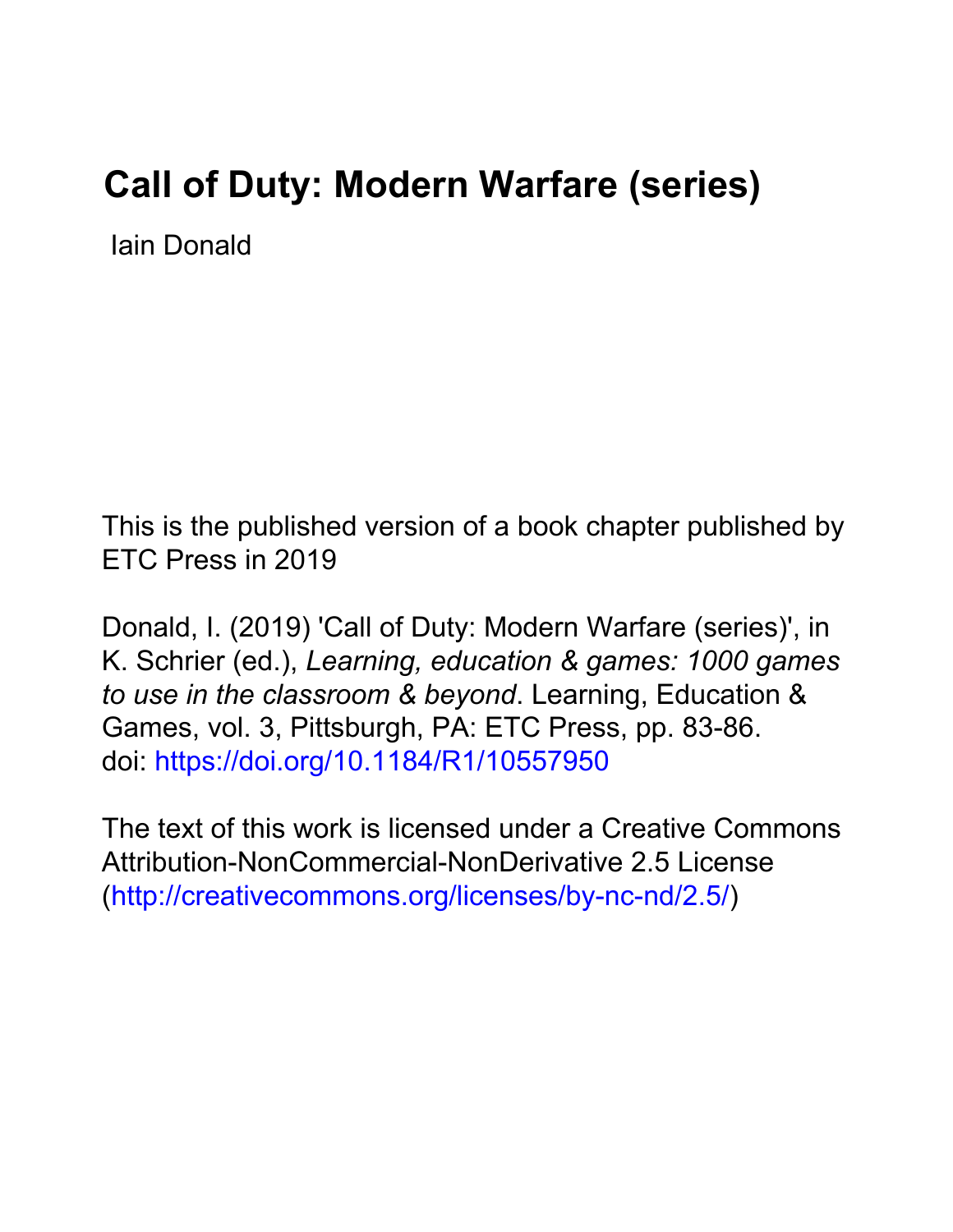# **CALL OF DUTY: MODERN WARFARE (SERIES)**

#### IAIN DONALD

**Game:** *Call of Duty: Modern Warfare series (Modern Warfare; Modern Warfare 2; Modern Warfare 3)* **Developer:** Infinity Ward **Year:** 2007; 2009; 2011 **Platform(s):** PC; Xbox 360; PlayStation 3 **Number of players:** Single player campaign; Multiplayer options **Genre:** First-person shooter (FPS); modern military shooter (MMS) **Type of game:** Computer-based/console digital game **Curricular connections:** History; politics; international relations; ethics **Possible skills taught:** Ethical decision-making; ethical design; analyzing moral dilemmas, narrative design **Audience:** 18+; college students; young adults **Length of time:** At least ten hours for the single-player campaign; individual missions or multiplayer matches can take 10-20 minutes for classroom activities. **Where to play:** Home; class; afterschool **Cost:** \$20-40 new (now discounted heavily and available for as little as \$10) **URL:** https://www.callofduty.com

#### **SUMMARY**

*Call of Duty: Modern Warfare* (MW) and its sequels *Modern Warfare 2* (MW2) and *Modern Warfare 3* (MW3) are FPS video games primarily developed by California-based developer Infinity Ward and published by Activision. They are the fourth, sixth and eighth installments of the *Call of Duty* franchise. The MW story arc marked a significant departure from the initial *Call of Duty* series roots, in that it moves the setting of the game to the present-day/near-future from the previous iterations that were set in World War II. This shift allowed the developers to tap into the geopolitics post-9/ 11. In the single-player campaign, the player takes on the roles of various characters, including a United States Marine and a British Special Air Service (SAS) operative. The player's perspective changes dependent on the character and as the plot evolves through non-playable events and playable missions. Missions typically include objectives based around eliminating enemies, passing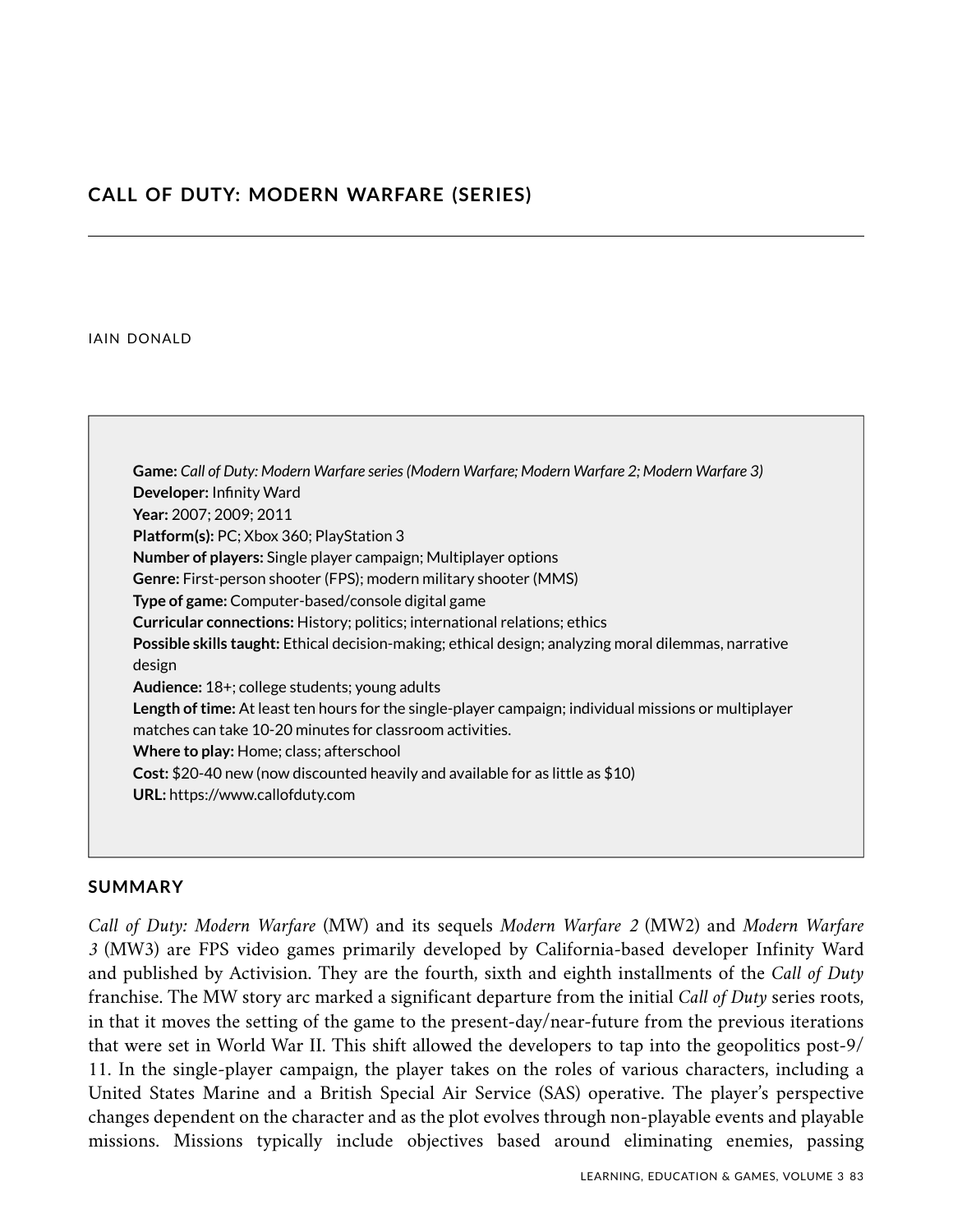checkpoints, securing objectives against attackers or destroying an enemy location. In the multiplayer version, the series utilizes these mechanics for various team-based and deathmatch-based modes across various maps. The multiplayer modes established several features that became the de-facto benchmark for similar games in the genre in that players earn experience points, allowing them to advance in level, unlock new weapons, and open up further customization options, challenges, and gameplay modes. The series also popularized the notion of rewarding players for "Kill Streaks."

### **HOW TO USE THE GAME**

The *Call of Duty: Modern Warfare* series have courted controversy, regarding the perceived realism of the graphics, the level of violence and ethical decisions that the player must make. As such, I have used the games in my Games Marketplace classes to explore ethics in design, ethics in play and the games popularity in the marketplace. Students can play and discuss the ethical choices in the game design, the decisions that players make within the game world, and the military-entertainment complex. Before playing, I encourage my students to think critically about how games can reflect the real-world. Reading material and/or activities might include concepts like: the ethical questions of designing certain gameplay mechanics; the use of controversial events in narrative design; the intersection of the real and the virtual world; how games portray global politics and international relations; how accuracy, realism and authenticity are presented as marketable concepts; or wider societal issues such as video game violence. Ben Clarke, Christian Rouffaer, and François Sénéchaud's "Beyond the *Call of Duty*: Why Shouldn't Video Game Players Face the Same Dilemmas as Real Soldiers?" presents a good introduction to these concepts and is a counterpoint to thinking of games as just entertainment. It is suitable for high school seniors and college students. Warm-up activities can include students considering how modern conflict is represented in news media, film and television and online via YouTube or Wikileaks. Students can share resources and the teacher can ask how this might differ in interactive media. For instance: What are the considerations for presenting conflict in a virtual world? What should a player be allowed to do?

Each of the games can be played individually, or as multiplayer. For the purposes of exploring the various ethics of the game design it is best experienced by students taking turns to play missions and the game being projected for the class to see. Students observing can identify key events, take notes, and offer discussion topics for post-game. Students can explain how they perceive decisions made in the game, whether they are realistic or fantastical. Teachers could encourage students to relate the game content to the geopolitical landscape of 2007-11. Focusing on specific missions can focus discussions. In *Modern Warfare's* "Death from Above" has the player play as a Thermal Imaging TV operator for a Spectre AC-130 gunship. The low-fidelity, grainy and jittery camera combines with the "white and black" night vision and provides a stark reminder of real-life footage. The comparison led artist Josh Bricker to create *Post Newtonianism* that places video of actual war footage taken from American military aircraft next to footage from the game. The video is augmented by blending audio from the war in Iraq with that in-game and students can discuss the blurring of media, entertainment and reality. The "No Russian" level in *Modern Warfare 2* has the player take on the role of an undercover agent and presents them with the dilemma of participating with terrorists as they massacre civilians. The designer has argued that the level was necessary to further the plot but allows the player to opt-out of actively participating. The level sparked significant controversy when the game released and invites teachers and students to discuss the ethics of designing such a level,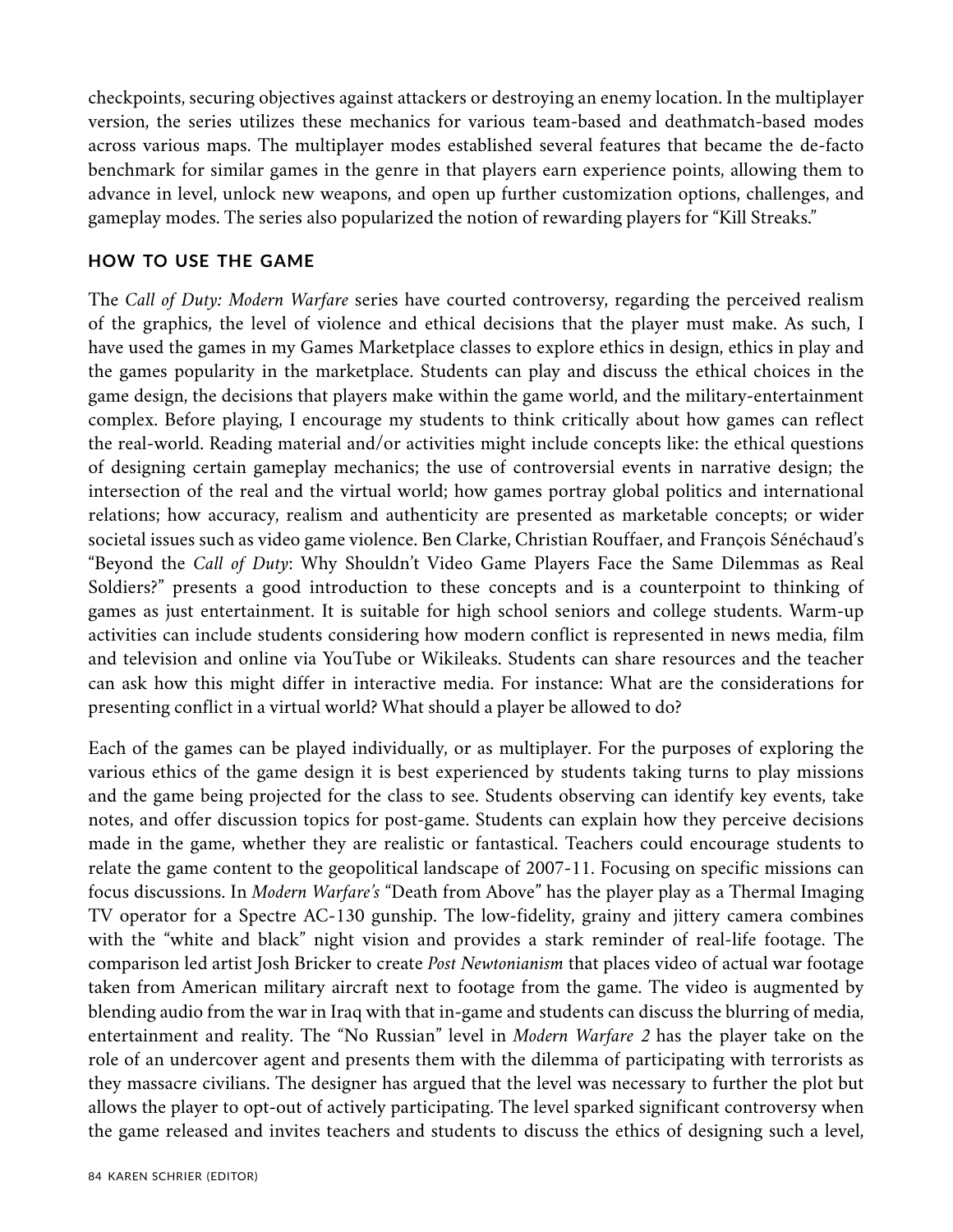of players ethical decisions, and how people reacted in the real-world to such actions in a virtual world. Activities can include the design of an ethical decision, or a game that includes decisions. Alternatively, students could play the multiplayer mode, Kill Confirmed, in *Modern Warfare 3* and discuss the Red Cross's concerns about war crimes committed in virtual worlds. The basis of this game mode is the collection of dog tags that enemies drop upon death. Throughout the series students can explore how character development, plot development, narrative design, the presence of NPCs (non-player characters) and the background of real-world conflicts in Iraq, Afghanistan and Syria, shape entertainment.

## **TIPS & BEST PRACTICES**

- 1. Teachers should play or view the entire game beforehand to understand the different game missions.
- 2. Teachers should set the expectations for students that this is a mature game.
- 3. Students can take notes on the mission design and gameplay mechanics as they play.
- 4. Call of Duty games can be played individually through a campaign, or as a multiplayer experience.
- 5. Certain missions can be played (or viewed through a 'Let's Play' video) to invoke discussion in class regarding the design of ethical decisions in games and discussion of game content.

# **RELATED GAMES & MEDIA**

*Call of Duty* series (https://www.callofduty.com)

*Battlefield* series (https://www.ea.com/games/battlefield)

*Spec Ops: The Line* (http://www.specopstheline.com/)

*Web Biennial 2012 – Josh Bricker – Post Newtonianism (War Footage/ Call of Duty 4 Modern Warfare)* (https://www.youtube.com/watch?v=-cto649nkjY)

# **FURTHER READING**

Clarke, B., Rouffaer, C., & Sénéchaud, F. (2012). Beyond the *Call of Duty*: Why shouldn't video game players face the same dilemmas as real soldiers? *International Review of the Red Cross*, 94(886), 711-737. doi:10.1017/S1816383113000167

Tannahill, N., Tissington, P., & Senior, C. (2012). Video Games and Higher Education: What Can *Call of Duty* Teach Our Students? *Frontiers in Psychology*, 3, 210. doi.org/10.3389/fpsyg.2012.00210.